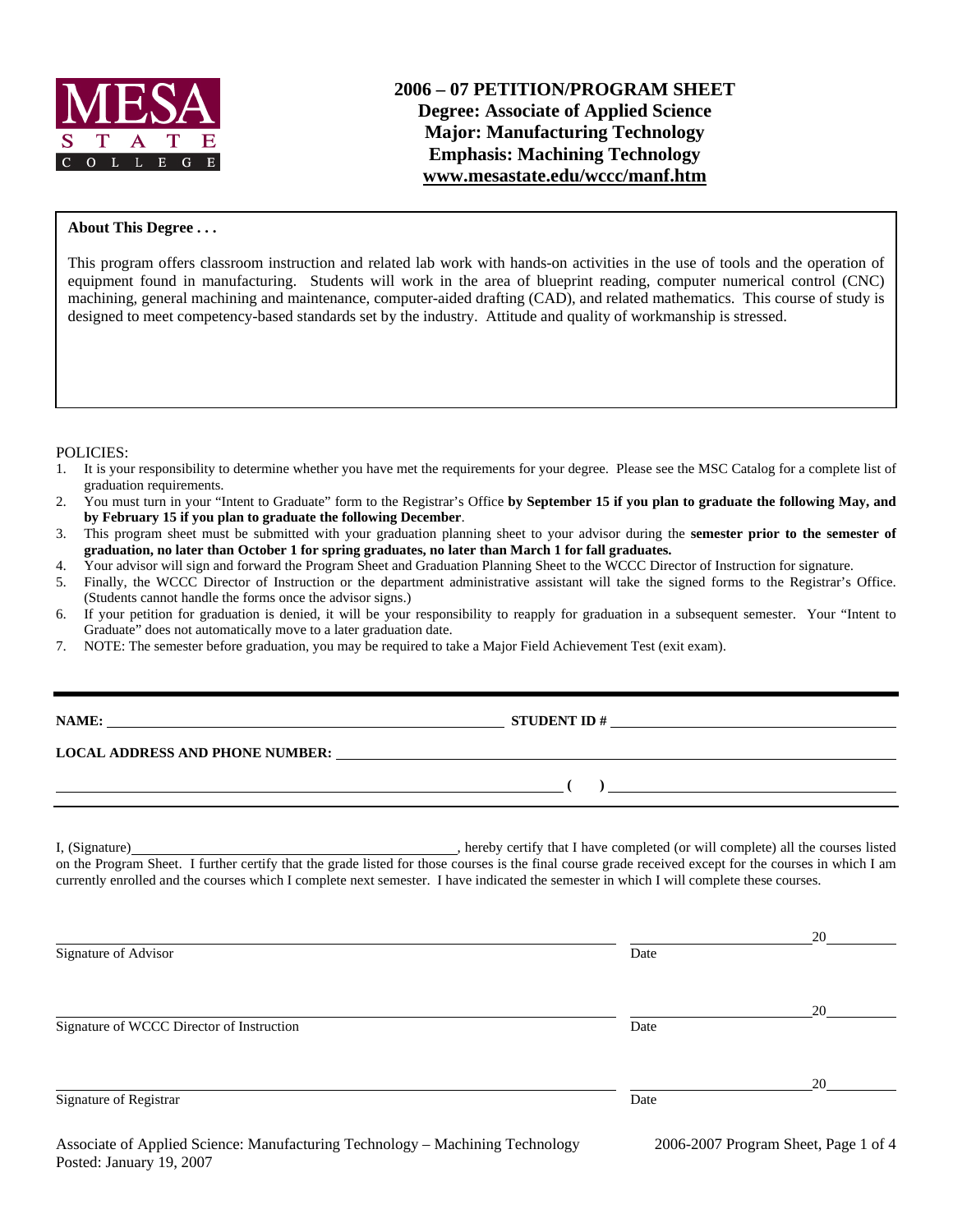- A cumulative grade point average of 2.0 or higher must be maintained for all courses taken and a "C" or better must be achieved in each course which comprises the area of emphasis or specialization for MAMT.
- It is recommended that students work closely with a faculty advisor when selecting appropriate courses and scheduling classes.

| <b>GENERAL EDUCATION</b> (18 Semester Hours)                 |     |                                                                                                                                                                                                                                                                                                                        |       |      |      |                                                                                                                                                                                                                                                                                                                   |                                                              |                                                                                  |     |                                                                                             |                                                                                                                                                                                                                               |      |      |           |
|--------------------------------------------------------------|-----|------------------------------------------------------------------------------------------------------------------------------------------------------------------------------------------------------------------------------------------------------------------------------------------------------------------------|-------|------|------|-------------------------------------------------------------------------------------------------------------------------------------------------------------------------------------------------------------------------------------------------------------------------------------------------------------------|--------------------------------------------------------------|----------------------------------------------------------------------------------|-----|---------------------------------------------------------------------------------------------|-------------------------------------------------------------------------------------------------------------------------------------------------------------------------------------------------------------------------------|------|------|-----------|
| Course                                                       | No. | Credit                                                                                                                                                                                                                                                                                                                 | Grade | Term | Year | Trns/Subs                                                                                                                                                                                                                                                                                                         |                                                              | Course                                                                           | No. | Credit                                                                                      | Grade                                                                                                                                                                                                                         | Term | Year | Trns/Subs |
| <b>English</b> (6 semester hours)                            |     |                                                                                                                                                                                                                                                                                                                        |       |      |      |                                                                                                                                                                                                                                                                                                                   | Social and Behavioral Science, Humanities or Selected Speech |                                                                                  |     |                                                                                             |                                                                                                                                                                                                                               |      |      |           |
| ENGL                                                         |     |                                                                                                                                                                                                                                                                                                                        |       |      |      | $\frac{111}{2}$ $\frac{3}{2}$ $\frac{11}{2}$ $\frac{3}{2}$ $\frac{11}{2}$ $\frac{3}{2}$ $\frac{11}{2}$ $\frac{3}{2}$ $\frac{11}{2}$ $\frac{3}{2}$ $\frac{11}{2}$ $\frac{3}{2}$ $\frac{11}{2}$ $\frac{3}{2}$ $\frac{11}{2}$ $\frac{3}{2}$ $\frac{11}{2}$ $\frac{3}{2}$ $\frac{11}{2}$ $\frac{3}{2}$ $\frac{11}{2}$ |                                                              | <b>Courses</b> (6 semester hours)                                                |     |                                                                                             |                                                                                                                                                                                                                               |      |      |           |
| ENGL                                                         |     | $\frac{112}{2}$ 3 $\frac{3}{2}$ $\frac{3}{2}$ $\frac{3}{2}$ $\frac{3}{2}$ $\frac{3}{2}$ $\frac{3}{2}$ $\frac{3}{2}$ $\frac{3}{2}$ $\frac{3}{2}$ $\frac{3}{2}$ $\frac{3}{2}$ $\frac{3}{2}$ $\frac{3}{2}$ $\frac{3}{2}$ $\frac{3}{2}$ $\frac{3}{2}$ $\frac{3}{2}$ $\frac{3}{2}$ $\frac{3}{2}$ $\frac{3}{2}$ $\frac{3}{2$ |       |      |      |                                                                                                                                                                                                                                                                                                                   |                                                              |                                                                                  |     |                                                                                             |                                                                                                                                                                                                                               |      |      |           |
|                                                              |     |                                                                                                                                                                                                                                                                                                                        |       |      |      |                                                                                                                                                                                                                                                                                                                   |                                                              |                                                                                  |     |                                                                                             |                                                                                                                                                                                                                               |      |      |           |
|                                                              |     |                                                                                                                                                                                                                                                                                                                        |       |      |      |                                                                                                                                                                                                                                                                                                                   |                                                              |                                                                                  |     |                                                                                             |                                                                                                                                                                                                                               |      |      |           |
| <b>Mathematics - MATH 113 or UTEC 107</b> (4 semester hours) |     |                                                                                                                                                                                                                                                                                                                        |       |      |      |                                                                                                                                                                                                                                                                                                                   |                                                              | <b>Kinesiology</b> (2 semester hours)                                            |     |                                                                                             |                                                                                                                                                                                                                               |      |      |           |
|                                                              |     |                                                                                                                                                                                                                                                                                                                        |       |      |      | $\overline{4}$                                                                                                                                                                                                                                                                                                    |                                                              | KINE/HPWA                                                                        | 100 |                                                                                             | $1$ and $1$ and $1$ and $1$ and $1$ and $1$ and $1$ and $1$ and $1$ and $1$ and $1$ and $1$ and $1$ and $1$ and $1$ and $1$ and $1$ and $1$ and $1$ and $1$ and $1$ and $1$ and $1$ and $1$ and $1$ and $1$ and $1$ and $1$ a |      |      |           |
|                                                              |     |                                                                                                                                                                                                                                                                                                                        |       |      |      |                                                                                                                                                                                                                                                                                                                   |                                                              | <b>KINA/HPWE</b>                                                                 |     | $\begin{array}{ c c c c c c }\hline \cdots & \cdots & \cdots & \cdots \ \hline \end{array}$ |                                                                                                                                                                                                                               |      |      |           |
|                                                              |     |                                                                                                                                                                                                                                                                                                                        |       |      |      |                                                                                                                                                                                                                                                                                                                   |                                                              | See the M.S.C. catalog for the list of approved KINA/HPWE/Selected DANC courses. |     |                                                                                             |                                                                                                                                                                                                                               |      |      |           |

### **Associate of Applied Science: Manufacturing Technology – Machining Technology Course Requirements** (51 Semester Hours)

| Course      | <u>No.</u> | Credit                    | Grade | <b>Term</b> | Year | Trns/Subs | Course      | <u>No.</u> | Credit                              | Grade | Term | Year | Trns/Subs                                                  |
|-------------|------------|---------------------------|-------|-------------|------|-----------|-------------|------------|-------------------------------------|-------|------|------|------------------------------------------------------------|
| <b>CADT</b> | 101        | $\perp$                   |       |             |      |           | <b>MAMT</b> | 155        | $\frac{3}{2}$                       |       |      |      |                                                            |
| <b>MAMT</b> | 101        | $\frac{2}{2}$             |       |             |      |           | <b>MAMT</b> | 160        | $\frac{2}{2}$                       |       |      |      |                                                            |
| <b>MAMT</b> | 105        | $\frac{2}{2}$             |       |             |      |           | <b>MAMT</b> | 207        | $\sqrt{2}$                          |       |      |      |                                                            |
| <b>MAMT</b> | 106        | $\perp$                   |       |             |      |           | <b>UTEC</b> | 220        | $\frac{3}{2}$                       |       |      |      |                                                            |
| <b>MAMT</b> | 115        | $\frac{3}{2}$             |       |             |      |           | WELD        | 151        | $\sqrt{2}$                          |       |      |      |                                                            |
| <b>MAMT</b> | 120        | $\overline{4}$            |       |             |      |           | <b>PHYS</b> | 100        | $\overline{\mathbf{3}}$             |       |      |      |                                                            |
| <b>MAMT</b> | 125        | $\frac{4}{1}$             |       |             |      |           | (or higher) |            |                                     |       |      |      |                                                            |
| <b>MAMT</b> | 130        | $\frac{4}{ }$             |       |             |      |           |             |            |                                     |       |      |      |                                                            |
| <b>MAMT</b> | 140        | $\overline{\mathbf{3}}$   |       |             |      |           |             |            |                                     |       |      |      |                                                            |
| or          |            |                           |       |             |      |           |             |            | <b>Electives</b> (3 semester hours) |       |      |      |                                                            |
| <b>MAMT</b> | 170        | $\frac{3}{2}$             |       |             |      |           |             |            |                                     |       |      |      | (Any college level undergraduate courses except KINA/HPWE) |
| <b>CADT</b> | 108        | $\overline{\phantom{0}3}$ |       |             |      |           |             |            |                                     |       |      |      |                                                            |
| <b>MAMT</b> | 148        | $\overline{\phantom{0}3}$ |       |             |      |           |             |            |                                     |       |      |      |                                                            |
| <b>MAMT</b> | 151        | $\overline{\mathbf{3}}$   |       |             |      |           |             |            |                                     |       |      |      |                                                            |

#### **GENERAL EDUCATION** (18 Semester Hours)

**English – 6** Semester Hours ENGL 111 **and** ENGL 112

**Mathematics – 4** semester hours UTEC 107 or MATH 113

**Social and Behavioral Science, Humanities, or Selected Speech Courses – 6** semester hours (See current MSC catalog for the approved list of courses that fulfill this requirement.)

**Kinesiology – 2** semester hours KINE/HPWA 100 and one KINA/HPWE/Selected DANC course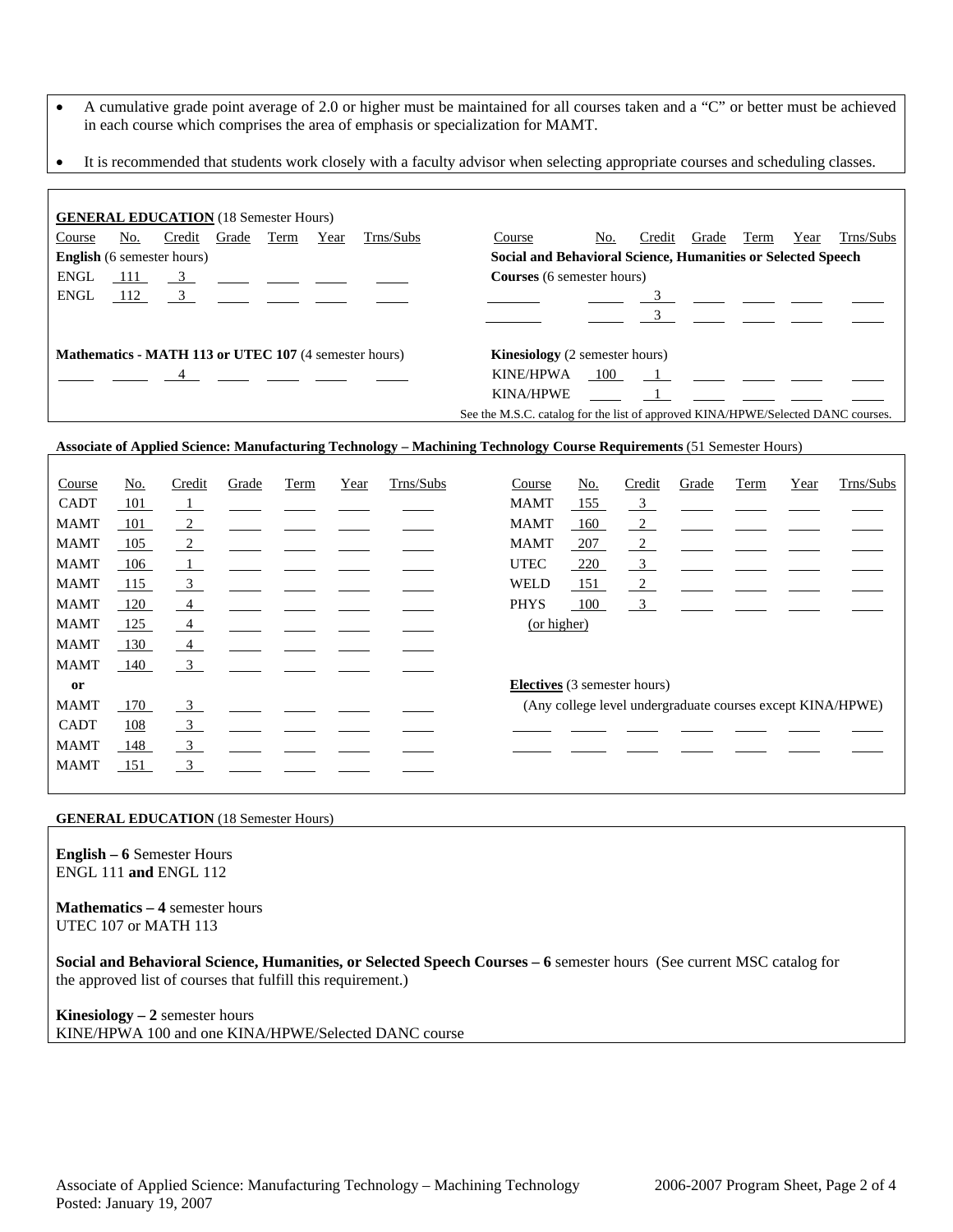### **Associate of Applied Science in Manufacturing Technology – Machining Technology** (51 Semester Hours)

CADT 101 Introduction to Computers CADT 108 CAD Mechanical MAMT 101 Introduction to Manufacturing MAMT 105 Print Reading/Sketching MAMT 106 Geometric Tolerancing MAMT 115 Introduction to Machine Shop MAMT 120 Machine Technology I MAMT 125 Machine Technology II MAMT 130 Machine Technology III MAMT 140 Job Shop Machining II **or** MAMT 170 Practical Applications MAMT 148 CNC Applications MAMT 151 Numerical Control Machining I MAMT 155 Numerical Control Machining II MAMT 160 Properties of Materials MAMT 207 Introduction to Statistical Processes UTEC 220 Industry Employment Practices WELD 151 Industrial Welding PHYS 100 Concepts of Physics (or higher level physics course) Electives (3 semester hours)

Additional expenses – Students in Machine Technology may be required to purchase approximately \$375.00 in safety glasses, tools, and material. This does not include the cost of textbooks. This cost may vary with student needs and brand or quality of tools and equipment purchased. All safety glasses must meet minimum industry safety standards of Z-87 with side shields.